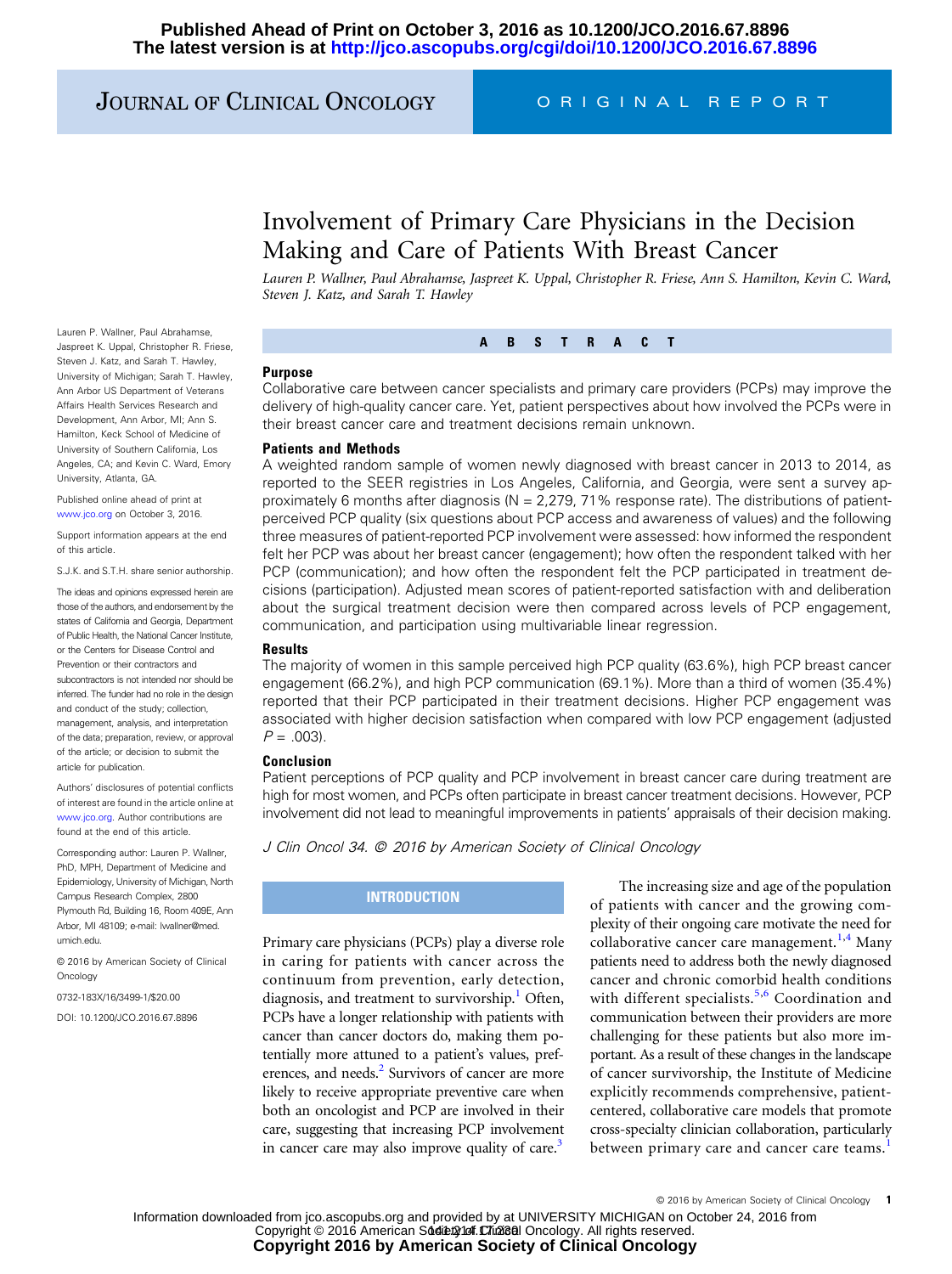However, despite the calls for more PCP involvement in cancer care, no studies have quantitatively examined the degree to which this actually occurs or how patients perceive their PCPs' participation in their cancer care. Prior qualitative studies suggest that patients are open to having PCPs manage aspects of their care but report hesitation and uncertainty about the PCP's role in delivering this care.<sup>[7](#page-6-0),[8](#page-6-0)</sup> A better understanding of primary care involvement in cancer care and patients' perspectives about the value of PCP involvement will inform strategies to build stronger collaborative team models.

Therefore, the aims of this study were to describe patient perceptions of the overall quality of their primary care; describe patient perceptions of the degree of involvement of their PCP (patient-reported PCP engagement, communication, and participation) in their breast cancer–related care; and assess whether these measures were associated with patient appraisal of their cancer treatment decision making in a diverse population of women with breast cancer.

# PATIENTS AND METHODS

#### Study Population

The Individualized Cancer Care (iCanCare) Study is a large, population-based survey study of women with early-stage breast cancer and their providers. We identified and accrued 3,880 women, ages 20 to 79 years, with newly diagnosed, early-stage breast cancer (stages I and II) as reported to the SEER registries of Georgia and Los Angeles County, California, in 2013 to 2014. Patients were ineligible if they had stage III or IV disease, had tumors larger than 5 cm, or could not complete a questionnaire in English or Spanish ( $n = 249$ ). Of the remaining 3,631 eligible women who were mailed surveys, 2,578 completed the survey, resulting in a 71% response rate. The details of the analytic sample of 2,279 women are displayed in Figure 1.

Patients were identified via rapid case ascertainment of their initial surgical pathology reports, derived from a list of definitive surgical procedures (performed with the intent of removing the entire tumor and obtaining clear margins). Surveys were mailed approximately 2 months after surgery (median time from diagnosis to survey completion was 6 months; range, 1 to 10 months). Women were asked about their treatment experiences, knowledge and attitudes, appraisal of communication and decision making, and quality of life. To encourage response, we provided a \$20 cash incentive and used a modified Dillman approach to patient recruitment,<sup>[9](#page-6-0)</sup> including reminders to nonrespondents. All materials were sent in English and Spanish to those with Spanish surnames.<sup>[10](#page-6-0),[11](#page-6-0)</sup> Responses to the survey were then merged with clinical data by the SEER registries, and a deidentified analytic data set was created. The study was approved by the University of Michigan Institutional Review Board and the state and institution institutional review boards of the SEER registries.

#### Measures

Questionnaire content was developed based on a conceptual framework that hypothesized that PCP involvement leads to improved primary care quality, prior literature, and our prior work. We used standard techniques to assess content validity, including systematic review by design experts, cognitive pretesting with patients, and pilot studies in selected clinic populations.

#### Patient-Perceived PCP Quality

Patient-perceived PCP quality was measured using an adapted Pri-mary Care Assessment Tool–Adult scale.<sup>[12](#page-6-0)</sup> This measure is designed to assess overall perceived quality, rather than an objective measure of quality. Patient responses to six questions, including four questions ascertaining ease of primary care access and two questions about the PCP's awareness of the patient's values, were averaged (questions are included in the Data Supplement). The response categories for each question reflected a 5-point Likert-type item, ranging from never to always. The average PCP quality summary scores were then categorized as high (average score  $\geq$  4), moderate (score of 3), and low (score  $\leq$  3).

#### Patient-Reported PCP Involvement in Breast Cancer Care

To measure patient-reported PCP involvement in breast cancer care, we used the following three measures, which were all 5-point Likert scale items: how informed the respondent felt her PCP was about her breast cancer (PCP engagement); how often the respondent talked with her PCP (PCP communication); and how often the respondent felt the PCP participated in treatment decisions (PCP participation). Patient-reported PCP engagement was measured using an adapted item from the Consumer Assessment of Healthcare Providers and Systems Patient-Centered Medical Home Item Set.<sup>[13](#page-6-0)</sup> Women were asked the following question: "In the past 6 months, how often did your PCP seem informed and up-to-date about the care you got from your breast cancer doctors?" Responses were categorized as high (score  $\geq$  3) versus low PCP engagement. Patient-reported PCP communication was defined by asking women, "After going to the specialist or special service for breast cancer, did your primary care provider talk with you about what happened at the visit?" This question was an adapted item from the Primary Care Assessment Tool–Adult scale,<sup>[12](#page-6-0)</sup> and the item was categorized as high (score  $\geq$  3) versus low



Fig 1. CONSORT diagram. Individualized Cancer Care (iCanCare) study participants (N = 2,279). PCP, primary care physician.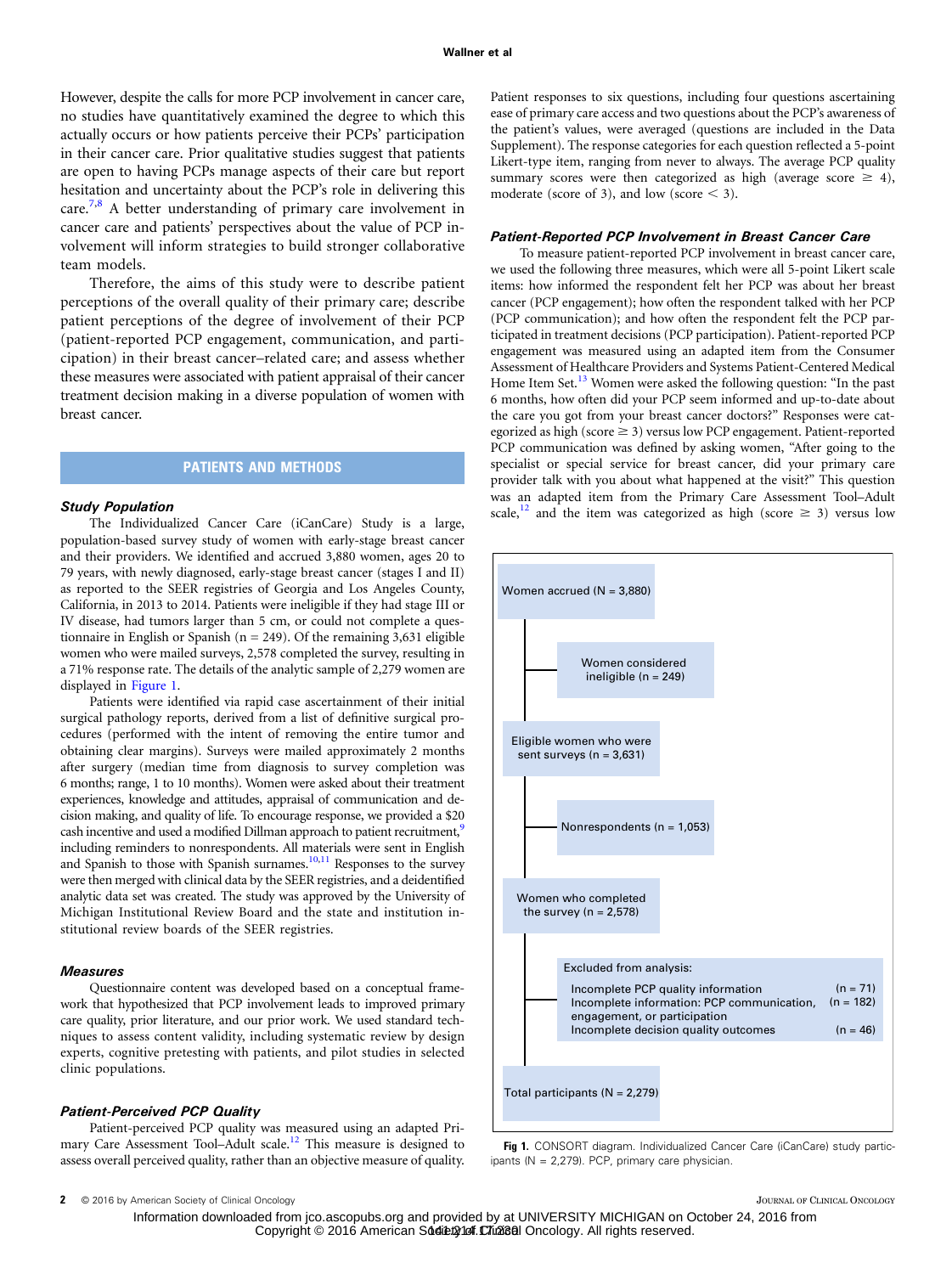communication. We also assessed a combined measure of PCP involvement by averaging the responses to the engagement and communication items and found similar results (data not shown). Patientreported PCP participation was defined using a novel measure developed by our research group that asked women, "How much did your primary care provider participate in your breast cancer treatment decisions?" This item was categorized as high (score  $\geq$  3) versus low participation.

#### Patient-Reported Appraisal of Decision Making

We used the following two measures to evaluate how patients appraised their decision-making process: surgical treatment decision satisfaction, and degree of deliberation for overall treatment decisions. Patient satisfaction with the surgical treatment decision was measured using a validated five-item scale<sup>[11,14](#page-6-0)</sup> (each with response options of "not at all" to "very much"). An overall decision satisfaction score was created using the mean of the responses to the five items, with higher scores representing higher decision satisfaction. As done in prior studies,  $\frac{11}{4}$  $\frac{11}{4}$  $\frac{11}{4}$  a score of  $\geq 4$ indicated high decision satisfaction.

Decision deliberation was measured using a four-item scale derived from measures of public deliberation adapted to apply to cancer treatment–related decisions.<sup>[15](#page-6-0)</sup> Items assessed the extent to which a patient weighed the pros and cons of a decision, how much they talked to others while they were making the decision, and how much they thought through and spent time thinking about the decision. All items had 5-point Likerttype response options (from "not at all" [1 point] to "very much" [5 points]). An overall deliberation score was created using the mean of the responses to the four items (range, 1 to 5), with higher scores representing more deliberation. A score of  $\geq 4$  to indicated a more deliberative decision process.

#### **Covariates**

The covariates in this analysis included patient demographics, clinical factors, and length of time the patient reported seeing her PCP. Demographic characteristics collected via survey included age at diagnosis; race (white, black, Hispanic, Asian, or other/unknown); educational attainment (less than high school, high school graduate, or some college or more); insurance status; and patient report of her number of comorbid health conditions (including heart disease, chronic obstructive pulmonary disease, diabetes, blood clots, connective tissue disease, stroke, and depression). Also collected via survey were breast cancer treatment characteristics, including primary surgical treatment modality (lumpectomy, unilateral mastectomy, or bilateral mastectomy); receipt of chemotherapy (yes or no); and receipt of endocrine therapy (yes or no). Length of time seeing the PCP was also asked, with response categories of less than 1 year, 1 to 2 years, and more than 2 years.

#### Statistical Analyses

All statistical analyses incorporated weights to account for differential probabilities of sample selection and nonresponse and to assure that the distributions of our sample resemble those of the target population.<sup>[16](#page-6-0)</sup> Although item nonresponse was low  $(< 5\%)$ , to correct for potential nonresponse bias as a result of missing data, values for missing items were imputed using sequential multiple imputation. $17,18$  We generated five independently imputed completed data sets, which were analyzed separately, and then inferential statistics were combined across completed data to construct sequential multiple imputation inference.<sup>[19](#page-6-0)</sup> Imputed data were used for the multivariable analyses only.

The bivariable associations of primary care quality with PCP engagement, communication, and participation in the treatment decision were evaluated using Rao-Scott  $\chi^2$  tests. Multivariable, weighted logistic regression was then used to characterize patient demographic and clinical factors associated with higher PCP engagement, communication, and participation in the treatment decision using three separate models, which

included age, race, insurance, comorbidities, PCP quality and continuity, and chemotherapy use. Adjusted mean decision satisfaction and deliberation scores were then compared across levels of PCP communication, engagement, and participation in the treatment decision using multivariable linear regression, adjusting for age, race, insurance, education, comorbidities, chemotherapy, PCP quality, PCP continuity, and surgical treatment. All analyses were performed using SAS 9.4 (SAS Institute, Cary, NC) and STATA 13.1 (STATA, College Station, TX) and two-sided tests, and  $P < .05$  was considered statistically significant.

# **RESULTS**

Overall, the majority of women in this sample were  $\geq$  55 years of age (71.6%), were white (56.7%; followed by black [17.6%] and Hispanic [14.5%]), had private insurance (54.5%), and completed at least some college (71.3%). The majority of patients (68.2%) reported seeing their current PCP for more than 2 years. Overall, 63.6% of women perceived their primary care as high quality, 66.2% perceived high PCP engagement in their care, 69.1% perceived high communication about their cancer care, and 35.4% perceived high PCP participation in treatment decisions ([Table 1](#page-3-0)).

Perceptions of high PCP quality were associated with patient reports of higher PCP communication and engagement in their cancer care and higher participation in the treatment decision (all  $P < .001$ ; [Figs 2A to 2C\)](#page-4-0). Among women who perceived high PCP quality, 21.7% reported low PCP engagement and 18.7% reported low PCP communication about the cancer care. By contrast, among women who perceived low PCP quality, 81.7% also reported low PCP engagement and 77.9% reported low PCP communication about their cancer care (all  $P < .001$ ). Overall, 43.9% of women who perceived high PCP quality also reported that their PCP more often participated in their decision versus 12.3% of women who reported low quality ( $P < .001$ ; [Fig 2C\)](#page-4-0).

[Table 2](#page-5-0) lists the multivariable-adjusted associations between perceived PCP quality and high PCP engagement, communication, and participation in the treatment decision. Patient-perceived PCP quality was strongly associated with all three measures of PCP involvement, because women who reported high PCP quality were much more likely to report high PCP engagement, more frequent PCP communication about their cancer care, and had 6.5-fold greater odds of reporting high PCP participation in their treatment decision (engagement: odds ratio [OR], 13.65; 95% CI, 8.70 to 21.40; communication: OR, 14.28; 95% CI, 9.43 to 21.63; participation: OR, 6.46; 95% CI, 3.99 to 10.47).

Black, Hispanic, and Asian women more often reported high PCP participation in their treatment decision compared with white women (black: OR, 1.70; 95% CI, 1.30 to 2.21; Hispanic: OR, 2.14; 95% CI, 1.61 to 2.85; Asian: OR, 2.85; 95% CI, 2.04 to 3.99). Women with more education (high school, some college or more) reported low PCP participation in the treatment decision when compared with women with less than a high school education ([Table 2](#page-5-0) and Appendix [Table A1,](#page-8-0) online only) Women with two or more comorbidities reported higher PCP engagement and communication compared with women with no comorbidities (engagement: OR, 2.12; 95% CI, 1.54 to 2.93; communication: OR, 2.25; 95% CI, 1.59 to 3.19). Women who received chemotherapy perceived low PCP engagement and low PCP communication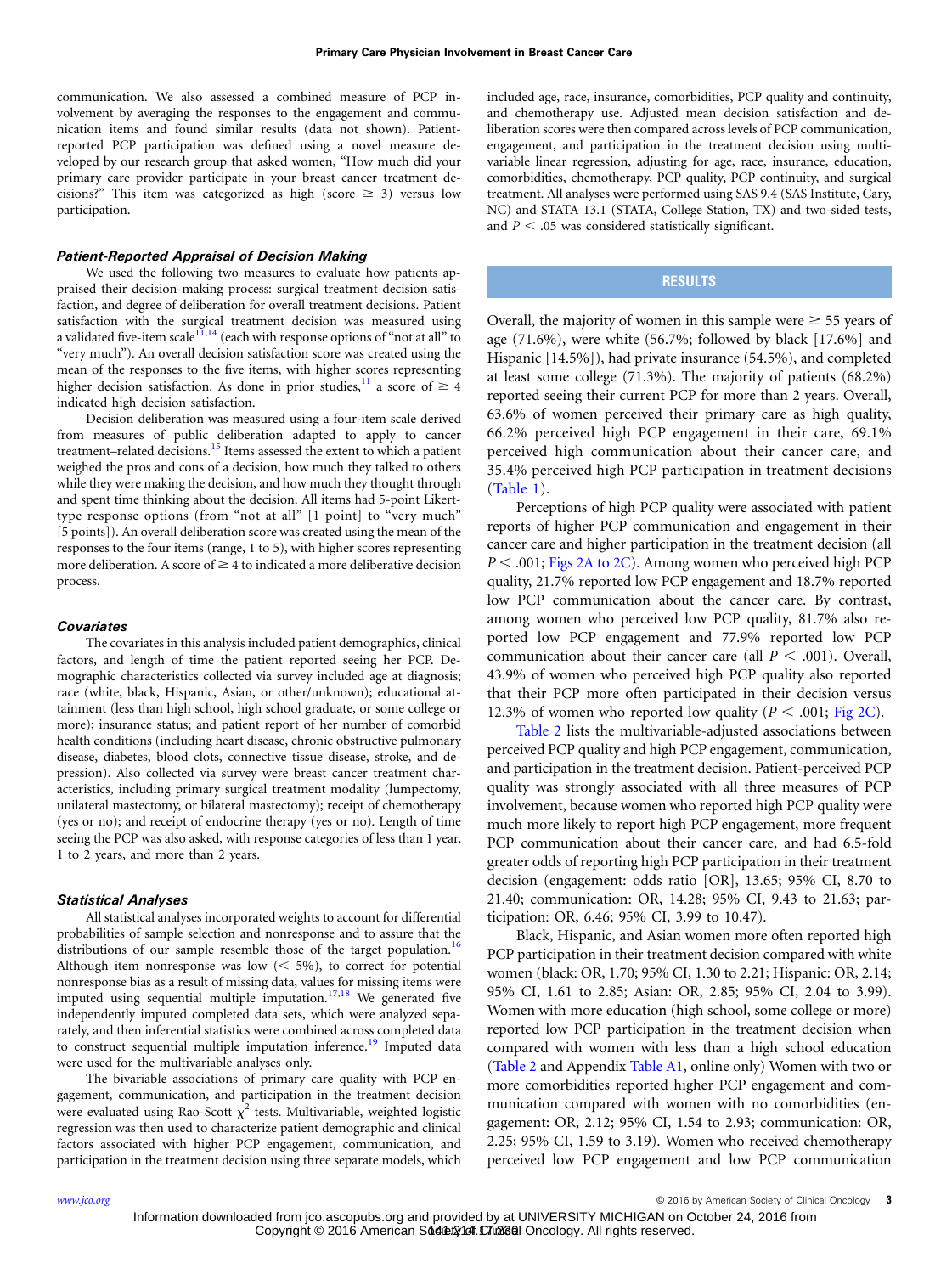<span id="page-3-0"></span>

| <b>Table 1.</b> Patient Demographic and Clinical Characteristics ( $N = 2,279$ )                        |                                                                   |  |  |
|---------------------------------------------------------------------------------------------------------|-------------------------------------------------------------------|--|--|
| Demographic or Clinical Characteristic                                                                  | No. of Patients<br>(weighted %)                                   |  |  |
| Age at diagnosis, years<br>< 55<br>55-64<br>$\geq 65$                                                   | 652 (28.4)<br>665 (29.2)<br>961 (42.4)                            |  |  |
| Race<br>White<br>Black<br>Hispanic<br>Asian<br>Other/unknown/missing                                    | 1,212 (56.7)<br>399 (17.6)<br>413 (14.5)<br>200 (8.8)<br>55 (2.4) |  |  |
| Insurance coverage<br>No insurance<br>Medicaid<br>Medicare or other public<br>Private or employer based | 11(0.5)<br>323 (13.8)<br>684 (31.2)<br>1,179 (54.5)               |  |  |
| Education<br>Less than high school<br>High school graduate<br>Some college or more                      | 276 (10.5)<br>414 (18.2)<br>1,568 (71.3)                          |  |  |
| No. of comorbidities<br>$\Omega$<br>1<br>$\geq 2$                                                       | 1,316 (58.2)<br>654 (28.4)<br>309 (13.4)                          |  |  |
| Primary treatment modality<br>Lumpectomy<br>Unilateral mastectomy<br>Bilateral mastectomy               | 1,357 (60.5)<br>465 (20.2)<br>445 (19.3)                          |  |  |
| Received or currently receiving chemotherapy<br>Nο<br>Yes                                               | 1,501 (69.2)<br>760 (30.8)                                        |  |  |
| Currently receiving endocrine therapy<br>No<br>Yes                                                      | 902 (48.9)<br>971 (51.1)                                          |  |  |
| Length of time seeing PCP, years<br>$<$ 1<br>$1 - 2$<br>>2                                              | 463 (20.0)<br>271 (11.8)<br>1,537 (68.2)                          |  |  |
| PCP quality<br>Low<br>Moderate<br>High                                                                  | 172 (7.3)<br>649 (29.1)<br>1,458 (63.6)                           |  |  |
| PCP engagement in cancer care<br>Low<br>High                                                            | 772 (33.8)<br>1,507 (66.2)                                        |  |  |
| PCP communication about cancer care<br>Low<br>High                                                      | 710 (30.9)<br>1,569 (69.1)                                        |  |  |
| PCP participation in treatment decision<br>Low<br>High                                                  | 1,448 (64.6)<br>831 (35.4)                                        |  |  |
| Abbreviation: PCP, primary care physician.                                                              |                                                                   |  |  |

about their cancer care compared with women who did not receive chemotherapy (engagement: OR, 0.79; 95% CI, 0.64 to 0.97; communication: OR, 0.77; 95% CI, 0.62 to 0.96; [Table 2](#page-5-0) and Appendix [Table A1\)](#page-8-0).

[Table 3](#page-5-0) lists the adjusted mean decision satisfaction and deliberation scores across levels of PCP engagement, communication, and participation. Women who reported high PCP engagement reported higher decision satisfaction scores (4.47) compared with women who reported low PCP engagement (4.36;  $P = .003$ ). Women who reported high PCP communication also reported higher mean deliberation scores than women who reported low PCP communication (3.80  $\nu$  3.70, respectively;  $P = .07$ ), albeit this difference was not statistically significant. Greater PCP participation in the treatment decision was not associated with higher decision satisfaction or more deliberation [\(Table 3](#page-5-0)).

# **DISCUSSION**

Findings from this large population-based study of women with newly diagnosed breast cancer showed that a large majority of women perceived a high level of primary care quality in general. Most women also reported a high level of PCP involvement in their cancer care (PCPs were engaged in their cancer care, communicated with them about it, and participated in treatment decisions). However, when their PCP was more involved, patients did not meaningfully appraise their treatment decisions more favorably. To our knowledge, this is the first population-based study to assess the degree to which patients feel that their PCP is involved in their initial cancer treatment decision making and care.

Prior literature suggests PCPs have long-term relationships with their patients, and patients report PCPs are generally attuned to their preferences for care and that their PCP is accessible during and right after cancer treatment.<sup>[1,2,8](#page-6-0)</sup> Our findings expand this work and suggest that PCPs may be more involved in the breast cancer treatment decision-making process than previously understood. More than a third of women reported that their PCP was frequently involved in their decision, and this perception of participation was greatest among minority women, those with less education, and those with more comorbidities. This finding suggests that PCPs are more likely to be involved in discussing treatment decisions with patients who are most vulnerable to poor outcomes. As such, efforts need to be made to address the lack of knowledge among  $PCPs<sup>20</sup>$  $PCPs<sup>20</sup>$  $PCPs<sup>20</sup>$  about the specifics of cancer treatment so that they can appropriately counsel all patients faced with these decisions. Outreach that targets improving PCP confidence about more fully participating in cancer-related care is warranted. $^{20}$  $^{20}$  $^{20}$  However, PCP participation in the breast cancer treatment decision was not associated with higher decision satisfaction in this sample, and we do not know to what extent PCPs were involved.

Our findings highlight important opportunities to further improve communication between PCPs and patients about their breast cancer care. In particular, approximately 20% of women reported low PCP engagement and communication about their cancer care, despite perceiving high PCP quality. Efforts to improve primary care engagement after diagnosis of breast cancer may be particularly effective in this substantial minority of patients. Provisions to address these issues are currently being implemented, including the use of care plans that are intended to close the communication loop between PCPs, cancer specialists, and the patient. $2^{1,22}$  However, survivorship care plans have not been found to improve quality to date, and uptake has been limited. $23-25$  $23-25$  $23-25$  The increasing use of electronic medical records may also help facilitate electronic communication between PCPs and cancer providers and between these providers and patients via patient portals, but may also hinder more active discussions between providers and patients. These clinician-directed provisions do not address the issue of improving the communication and exchange of information about the cancer care between the PCP and the patient. Incorporating

<sup>4</sup> © 2016 by American Society of Clinical Oncology JOURNAL OF CLINICAL ONCOLOGY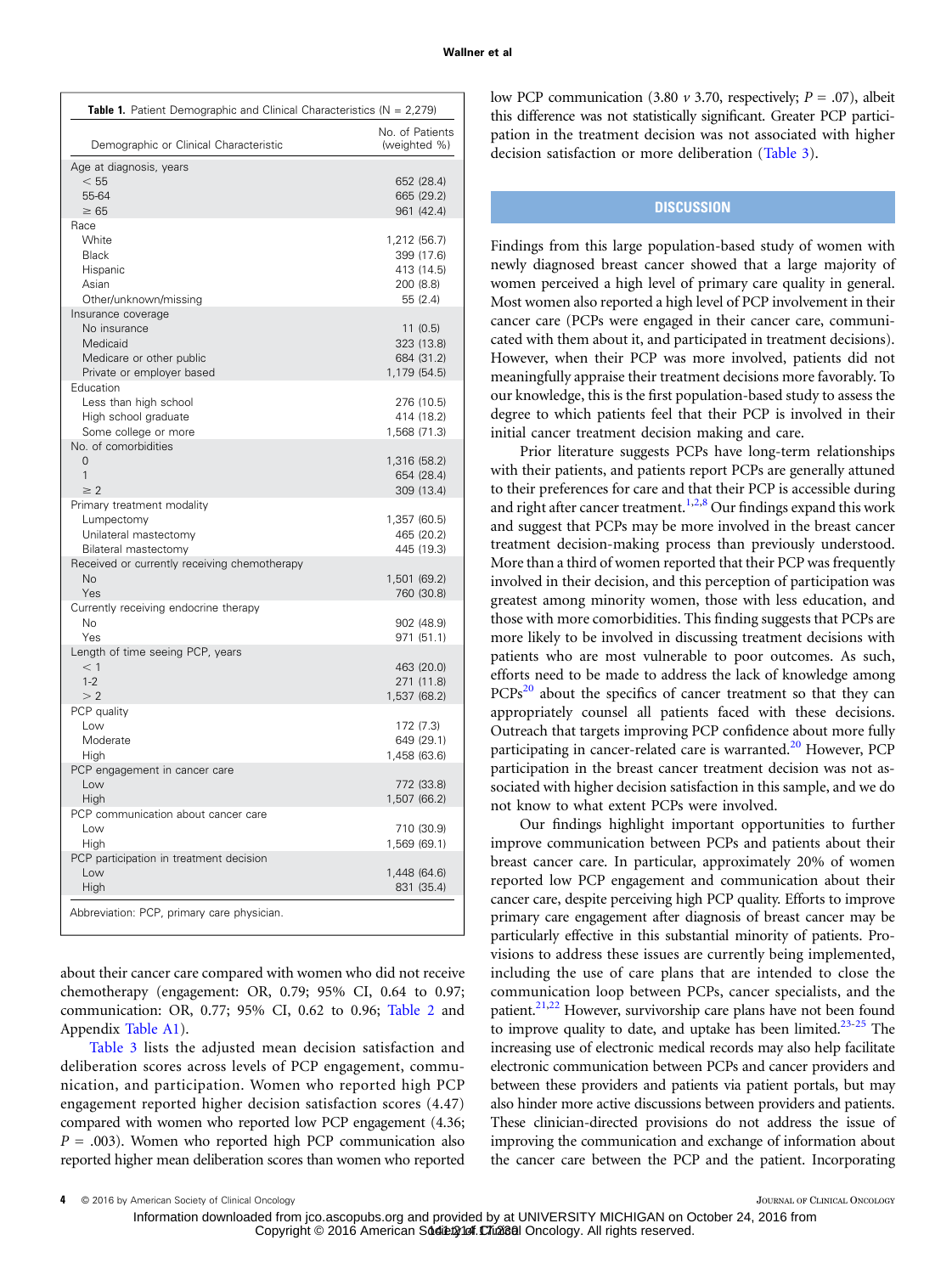<span id="page-4-0"></span>

Fig 2. Distribution of patient-perceived primary care physician quality regarding (A) engagement in cancer care, (B) communication about the cancer care, and (C) participation in the treatment decision (N = 2,279). N (weighted %). PCP, primary care physician.

patients into future collaborative cancer care interventions is warranted if the ultimate goal is to deliver patient-centered care.

Although women who reported high PCP involvement in their cancer care also reported marginally greater decision satisfaction and deliberation about their decision, it is important to note these absolute differences were negligible. The limited influence of PCP involvement on patient appraisals of their treatment decision making in this study may in part be a result of the more limited role of PCPs during the cancer treatment process. Our findings that women who were on chemotherapy (or completed it) reported lower PCP involvement and women with more comorbidities reported more PCP involvement in their cancer care reflect that women on active chemotherapy are more likely to be regularly seeing an oncologist and women with comorbidities are more likely to be regularly seeing their PCP. It is plausible, however, that PCPs play a more influential role in care and treatment decisions further in the survivorship period when they are more actively involved. Therefore, additional research focused on understanding PCPs' roles and involvement in delivering care in the survivorship period is needed.

The current study provides important data on patients' perspectives about their PCPs' involvement in cancer care in a large and diverse population-based sample. However, there are potential limitations to consider. First, this study was cross-sectional, and our ability to make inferences about the temporality of these associations is limited. Therefore, additional studies that assess the temporality of these associations are needed to better understand whether patient-perceived quality influences PCP involvement or PCP involvement influences patient-perceived quality in the context of cancer treatment. Second, we did not collect information on the frequency of PCP visits during the time the other patient-reported PCP measures were assessed. It is possible that the level of PCP quality, engagement, and communication about the cancer care and participation in the treatment decision is related to how often the patient saw the PCP during this time. Finally, our population includes patients with breast cancer in Los Angeles County, California, and Georgia; thus, generalizability to other populations may be limited.

In conclusion, patient perceptions of primary care quality and PCP engagement in and communication about breast cancer care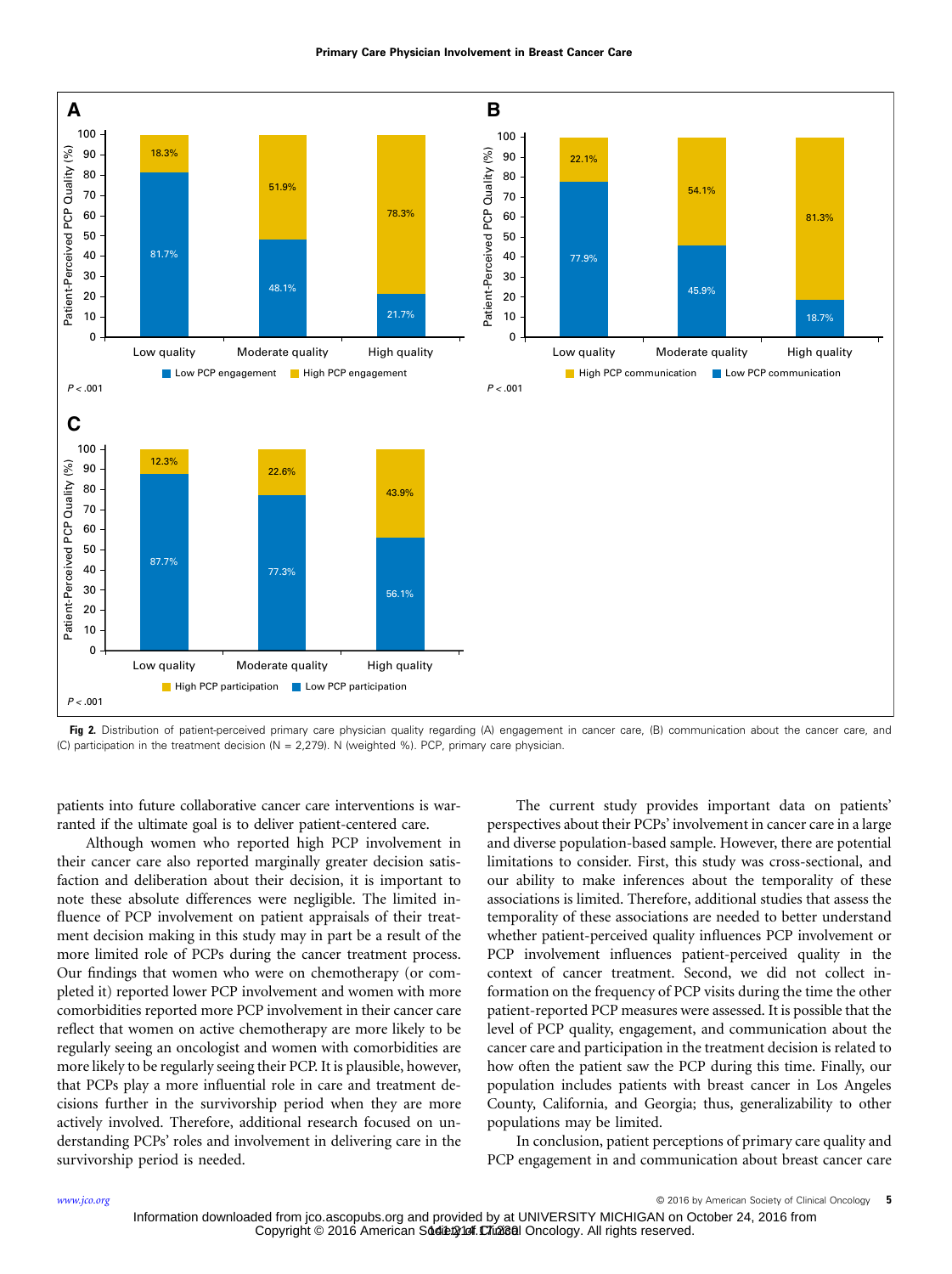|                                  | Adjusted OR (95% CI)                       |                                             |                                                 |  |  |  |
|----------------------------------|--------------------------------------------|---------------------------------------------|-------------------------------------------------|--|--|--|
| Patient-Level Factor             | High PCP Engagement<br>in Cancer Care      | High PCP Communication<br>About Cancer Care | High PCP Participation<br>in Treatment Decision |  |  |  |
| Primary care quality             |                                            |                                             |                                                 |  |  |  |
| Low $(\leq 2.9)$                 | $1.0$ (ref)                                | $1.0$ (ref)                                 | $1.0$ (ref)                                     |  |  |  |
| Moderate (3)                     | 4.39 (2.81 to 6.84)                        | 4.08(2.66 to 6.26)                          | 2.35 (1.42 to 3.91)                             |  |  |  |
| High $(\geq 4)$                  | 13.65 (8.70 to 21.40)                      | 14.28 (9.43 to 21.63)                       | 6.46 (3.99 to 10.47)                            |  |  |  |
| Age, years                       |                                            |                                             |                                                 |  |  |  |
| < 55                             | $1.0$ (ref)                                | $1.0$ (ref)                                 | $1.0$ (ref)                                     |  |  |  |
| 55-64                            | 1.07 (0.84 to 1.36)                        | 0.96 (0.75 to 1.24)                         | 1.12 (0.87 to 1.44)                             |  |  |  |
| $\geq 65$                        | 1.20 (0.88 to 1.65)                        | 0.99 (0.69 to 1.42)                         | 1.33 (0.97 to 1.83)                             |  |  |  |
| Race                             |                                            |                                             |                                                 |  |  |  |
| White                            | $1.0$ (ref)                                | $1.0$ (ref)                                 | $1.0$ (ref)                                     |  |  |  |
| <b>Black</b>                     | 0.96 (0.74 to 1.25)                        | 0.98 (0.75 to 1.28)                         | 1.70 (1.30 to 2.21)                             |  |  |  |
| Latina                           | 1.37 (0.98 to 1.92)                        | 1.36 (1.00 to 1.86)                         | 2.14 (1.61 to 2.85)                             |  |  |  |
| Asian                            | 1.24 (0.80 to 1.91)                        | 1.70 (1.11 to 2.60)                         | 2.85 (2.04 to 3.99)                             |  |  |  |
| Insurance                        |                                            |                                             |                                                 |  |  |  |
| Private                          | $1.0$ (ref)                                | $1.0$ (ref)                                 | $1.0$ (ref)                                     |  |  |  |
| None<br>Medicaid                 | 1.09 (0.23 to 5.21)<br>1.18 (0.83 to 1.66) | 1.06 (0.20 to 5.79)                         | 2.38 (0.67 to 8.53)<br>1.81 (1.31 to 2.84)      |  |  |  |
| Medicare or other public         | 1.21 (0.90 to 1.62)                        | 1.55 (1.10 to 2.21)<br>1.20 (0.88 to 1.64)  | 1.28 (0.96 to 1.72)                             |  |  |  |
| Education                        |                                            |                                             |                                                 |  |  |  |
| Less than high school            | $1.0$ (ref)                                | $1.0$ (ref)                                 | $1.0$ (ref)                                     |  |  |  |
| High school graduate             | 1.02 (0.68 to 1.52)                        | 1.24 (0.81 to 1.91)                         | 0.69 (0.48 to 0.99)                             |  |  |  |
| Some college or more             | 0.92 (0.63 to 1.34)                        | 0.89 (0.59 to 1.35)                         | 0.49 (0.35 to 0.69)                             |  |  |  |
| No. of comorbidities             |                                            |                                             |                                                 |  |  |  |
| $\mathbf 0$                      | $1.0$ (ref)                                | $1.0$ (ref)                                 | $1.0$ (ref)                                     |  |  |  |
| $\mathbf{1}$                     | 1.49 (1.19 to 1.88)                        | 1.52 (1.19 to 1.93)                         | 1.22 (0.97 to 1.52)                             |  |  |  |
| $\geq 2$                         | 2.12 (1.54 to 2.93)                        | 2.25 (1.59 to 3.19)                         | 1.87 (1.40 to 2.51)                             |  |  |  |
| Length of time seeing PCP, years |                                            |                                             |                                                 |  |  |  |
| $<$ 1                            | $1.0$ (ref)                                | $1.0$ (ref)                                 | $1.0$ (ref)                                     |  |  |  |
| $1 - 2$                          | 1.06 (0.75 to 1.50)                        | 1.29 (0.88 to 1.90)                         | 1.07 (0.75 to 1.53)                             |  |  |  |
| > 2                              | 1.07 (0.83 to 1.37)                        | 1.08 (0.83 to 1.40)                         | 1.09 (0.84 to 4.41)                             |  |  |  |
| Chemotherapy                     |                                            |                                             |                                                 |  |  |  |
| No                               | $1.0$ (ref)                                | $1.0$ (ref)                                 | $1.0$ (ref)                                     |  |  |  |
| Yes                              | 0.79 (0.64 to 0.97)                        | 0.77 (0.62 to 0.96)                         | 0.99 (0.80 to 1.22)                             |  |  |  |

<span id="page-5-0"></span>Table 2. Multivariable Adjusted ORs and 95% CLEstimation the Odds of High PCP Engagement, Communication, and Participation in the

during treatment are high for most women, and PCPs are often participating in breast cancer treatment decisions. However, the involvement of PCPs in breast cancer care and treatment decisions did not lead to meaningful improvements in patients'

appraisals of their decision making. Efforts to better incorporate and communicate with PCPs and educate them about the specifics of cancer treatments are warranted to promote collaborative cancer care.

| Table 3. Multivariable Adjusted Mean* Decision Satisfaction and Deliberation Scores Across Levels of PCP Communication, Engagement, and Participation in the |  |                    |  |  |  |
|--------------------------------------------------------------------------------------------------------------------------------------------------------------|--|--------------------|--|--|--|
|                                                                                                                                                              |  | Treatment Decision |  |  |  |

|                                         | Decision Satisfaction |      | Decision Deliberation |     |  |
|-----------------------------------------|-----------------------|------|-----------------------|-----|--|
| <b>PCP Involvement Measure</b>          | Mean Score (SE)       | D    | Mean Score (SE)       |     |  |
| PCP engagement in cancer care           |                       | .003 |                       | .26 |  |
| Low                                     | 4.36(0.03)            |      | 3.73(0.04)            |     |  |
| High                                    | 4.47(0.02)            |      | 3.79(0.03)            |     |  |
| PCP communication about cancer care     |                       | .22  |                       | .07 |  |
| Low                                     | 4.42(0.03)            |      | 3.70(0.04)            |     |  |
| High                                    | 4.47(0.02)            |      | 3.80(0.02)            |     |  |
| PCP participation in treatment decision |                       | .98  |                       | .34 |  |
| Low                                     | 4.46 (0.02)           |      | 3.76(0.03)            |     |  |
| High                                    | 4.46(0.03)            |      | 3.80(0.04)            |     |  |
|                                         |                       |      |                       |     |  |

Abbreviation: PCP, primary care physician.

\*Predicted means with age, race, insurance, education, comorbidities, chemotherapy, PCP quality, PCP continuity, and surgical treatment at sample means. We also assessed whether adding time of survey completion significantly affected our association of interest. Because it did not change the results, the final models presented in the table do not include this variable.

6 © 2016 by American Society of Clinical Oncology JOURNAL OF CLINICAL ONCOLOGY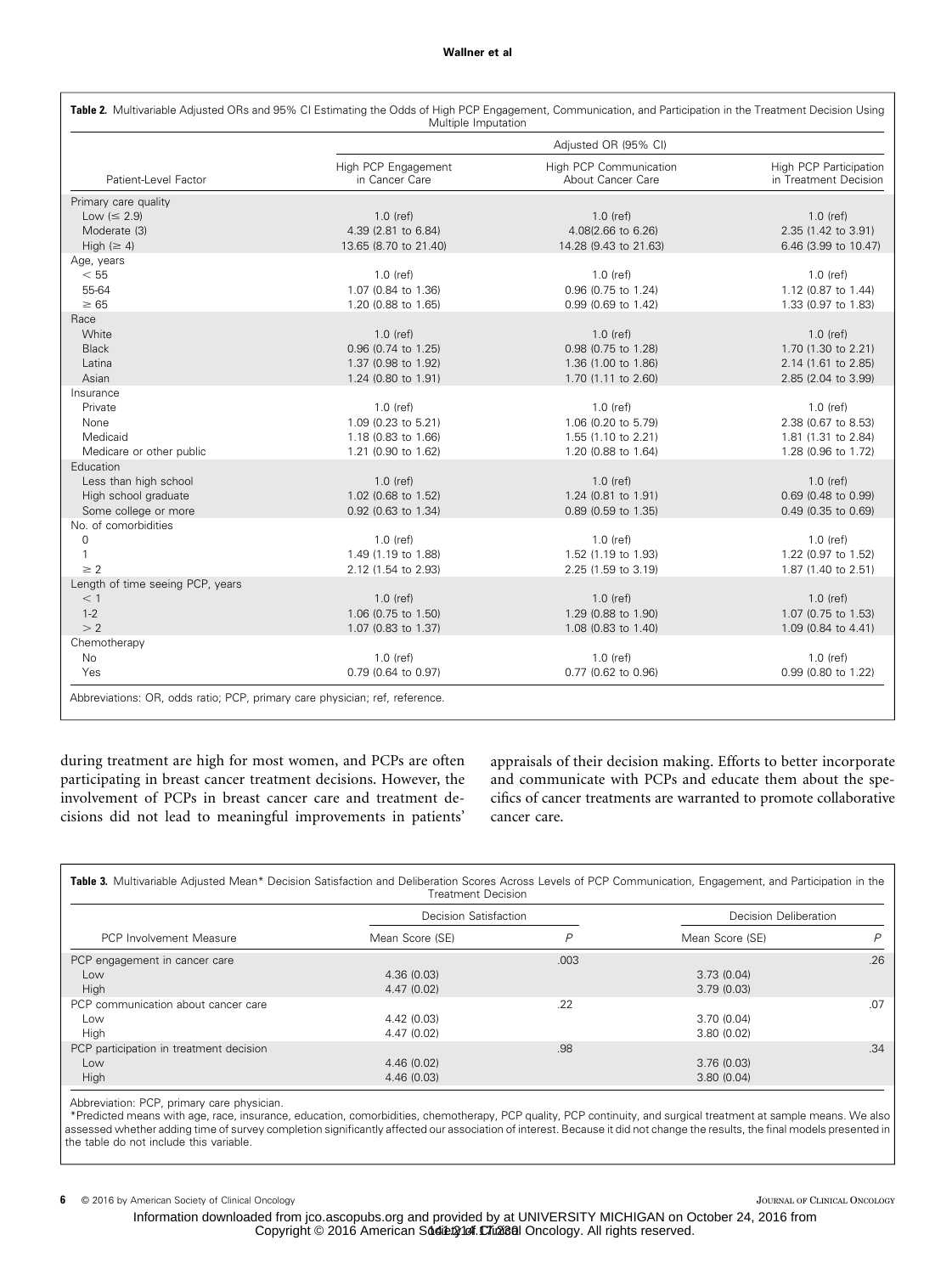Ward

Hawley

Manuscript writing: All authors

Final approval of manuscript: All authors Accountable for all aspects of the work: All authors

## <span id="page-6-0"></span>AUTHORS' DISCLOSURES OF POTENTIAL CONFLICTS OF INTEREST

Disclosures provided by the authors are available with this article at [www.jco.org.](http://www.jco.org)

# AUTHOR CONTRIBUTIONS

Conception and design: Lauren P. Wallner, Christopher R. Friese, Steven J. Katz, Sarah T. Hawley

# **REFERENCES**

1. Levit LA, Balogh E, Nass SJ, et al (eds): Delivering High Quality Cancer Care: Charting a New Course for a System in Crisis. Washington, DC, Institute of Medicine, 2013

2. Del Giudice ME, Grunfeld E, Harvey BJ, et al: Primary care physicians' views of routine follow-up care of cancer survivors. J Clin Oncol 27:3338-3345, 2009

3. Grunfeld E, Levine MN, Julian JA, et al: Randomized trial of long-term follow-up for early-stage breast cancer: A comparison of family physician versus specialist care. J Clin Oncol 24:848-855, 2006

4. American Cancer Society: Cancer Treatment and Survivorship Facts and Figures 2014-2015. Atlanta, GA, American Cancer Society, 2014

5. Edwards BK, Noone AM, Mariotto AB, et al: Annual Report to the Nation on the status of cancer, 1975-2010, featuring prevalence of comorbidity and impact on survival among persons with lung, colorectal, breast, or prostate cancer. Cancer 120: 1290-1314, 2014

6. Pham HH, Schrag D, O'Malley AS, et al: Care patterns in Medicare and their implications for pay for performance. N Engl J Med 356:1130-1139, 2007

7. Urquhart R, Folkes A, Babineau J, et al: Views of breast and colorectal cancer survivors on their routine follow-up care. Curr Oncol 19:294-301, 2012

8. Roorda C, de Bock GH, Scholing C, et al: Patients' preferences for post-treatment breast cancer follow-up in primary care vs. secondary care: A qualitative study. Health Expect 18:2192-2201, 2015

9. Dillman DA: Mail and Internet surveys: The tailored design method. New York, NY, Wiley, 2007

10. Hawley ST, Griggs JJ, Hamilton AS, et al: Decision involvement and receipt of mastectomy among racially and ethnically diverse breast cancer patients. J Natl Cancer Inst 101:1337-1347, 2009

11. Hawley ST, Janz NK, Hamilton A, et al: Latina patient perspectives about informed treatment decision making for breast cancer. Patient Educ Couns 73:363-370, 2008

12. AHRQ updates on primary care research: Care coordination measures atlas and database. Ann Fam Med 12:484, 2014

13. Agency for Healthcare Research and Quality: CAHPS Patient-Centered Medical Home Item Set. Rockville, MD, Agency for Healthcare Research and Quality, 2016

14. Holmes-Rovner M, Kroll J, Schmitt N, et al: Patient satisfaction with health care decisions: The satisfaction with decision scale. Med Decis Making 16:58-64, 1996

15. Burkhalter S, Gastil J, Kelshaw T: A conceptual definition and theoretical model of public deliberation in small face-to-face groups. Commun Theory 12: 398-422, 2002

16. Grovers RM, Fowler FJ, Couper MP, et al: Survey Methodology (ed 2). New York, NY, Wiley, 2009

17. Raghunathan TE, Solenberger PW, Van Hoewyk J: IVEware: Imputation and Variance Estimation Software. Ann Arbor, MI, Survey Methodology

Support

Supported by the National Cancer Institute (NCI) of the National Institutes of Health under Grant No. P01CA163233 to the University of Michigan. The collection of Los Angeles County cancer incidence data used in this study was supported by the California Department of Public Health pursuant to California Health and Safety Code Section 103885, the Centers for Disease Control and Prevention (CDC) National Program of Cancer Registries, under cooperative agreement 5NU58DP003862-04/DP003862, the NCI's SEER Program under Contract No. HHSN261201000140C awarded to the Cancer Prevention Institute of California, Contract No. HHSN261201000035C awarded to the University of Southern California, and Contract No. HHSN261201000034C awarded to the Public Health Institute. The collection of cancer incidence data in Georgia was supported by Contract No. HHSN261201300015I, Task Order HHSN26100006 from the NCI, and cooperative agreement 5NU58DP003875-04-00 from the CDC.

n-a-a

Program, Survey Research Center, Institute for Social Research, University of Michigan, 2002

Provision of study materials or patients: Ann S. Hamilton, Kevin C.

Collection and assembly of data: Ann S. Hamilton, Kevin C. Ward Data analysis and interpretation: Lauren P. Wallner, Paul Abrahamse, Jaspreet K. Uppal, Christopher R. Friese, Steven J. Katz, Sarah T.

> 18. Raghunathan TE, Lepkowski JM, Van Hoewyk J, et al: A multivariate technique for multiply imputing missing values using a sequence of regression models. Surv Methodol 27:85-96, 2001

19. Rubin DB: Multiple Imputation for Nonresponse in Surveys. New York, NY, Wiley, 1987

20. Potosky AL, Han PK, Rowland J, et al: Differences between primary care physicians' and oncologists' knowledge, attitudes and practices regarding the care of cancer survivors. J Gen Intern Med 26:1403-1410, 2011

21. Shulman LN, Ferris L, Takanishi DM, et al: Treatment summaries and survivorship care plans: The approach by the Commission on Cancer to Increase Use. J Oncol Pract 11:40-41, 2015

22. Earle CC: Failing to plan is planning to fail: Improving the quality of care with survivorship care plans. J Clin Oncol 24:5112-5116, 2006

23. Grunfeld E, Julian JA, Pond G, et al: Evaluating survivorship care plans: Results of a randomized. clinical trial of patients with breast cancer. J Clin Oncol 29:4755-4762, 2011

24. Forsythe LP, Parry C, Alfano CM, et al: Use of survivorship care plans in the United States: Associations with survivorship care. J Natl Cancer Inst 105:1579-1587, 2013

25. Faul LA, Luta G, Sheppard V, et al: Associations among survivorship care plans, experiences of survivorship care, and functioning in older breast cancer survivors: CALGB/Alliance 369901. J Cancer Surviv 8:627-637, 2014

[www.jco.org](http://www.jco.org) **Example 2016** by American Society of Clinical Oncology **7 Case 2016** by American Society of Clinical Oncology **7**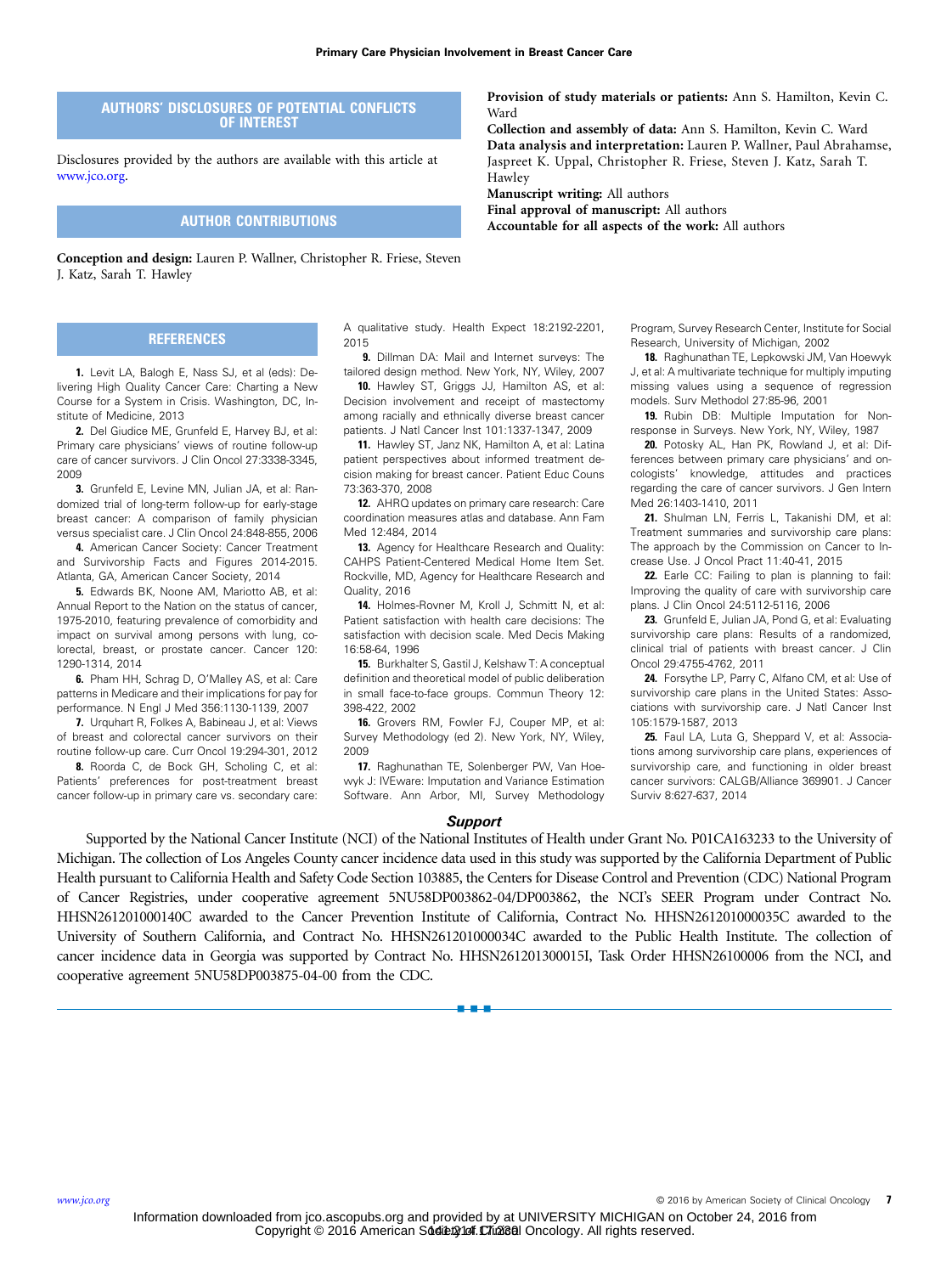### AUTHORS' DISCLOSURES OF POTENTIAL CONFLICTS OF INTEREST

### Involvement of Primary Care Physicians in the Decision Making and Care of Patients With Breast Cancer

The following represents disclosure information provided by authors of this manuscript. All relationships are considered compensated. Relationships are self-held unless noted. I = Immediate Family Member, Inst = My Institution. Relationships may not relate to the subject matter of this manuscript. For more information about ASCO's conflict of interest policy, please refer to [www.asco.org/rwc](http://www.asco.org/rwc) or [jco.ascopubs.org/site/ifc.](http://jco.ascopubs.org/site/ifc)

Lauren P. Wallner Research Funding: GlaxoSmithKline (Inst)

Paul Abrahamse No relationship to disclose

Jaspreet K. Uppal No relationship to disclose

Christopher R. Friese No relationship to disclose Ann S. Hamilton No relationship to disclose

Kevin C. Ward No relationship to disclose

Steven J. Katz No relationship to disclose

Sarah T. Hawley No relationship to disclose